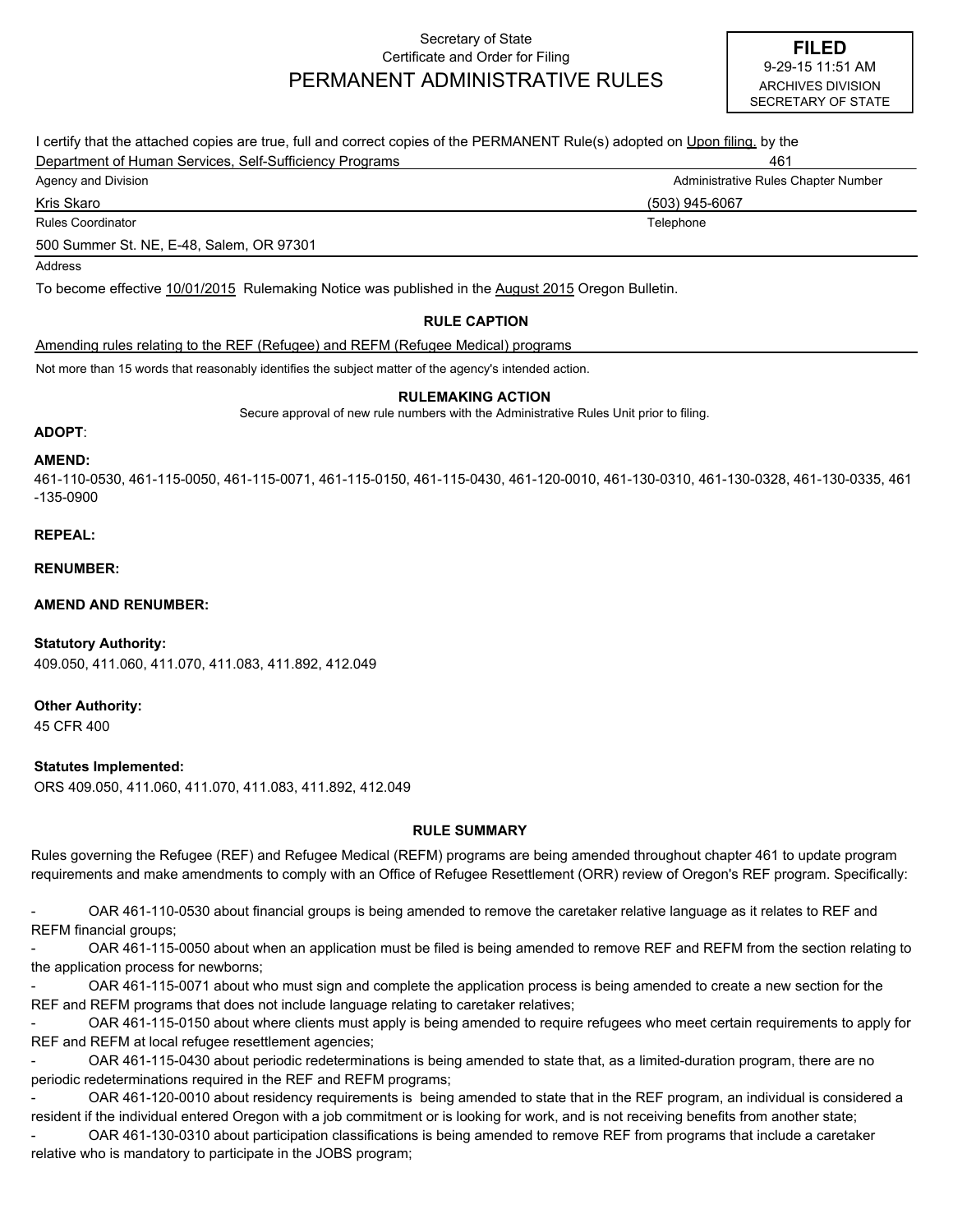OAR 461-130-0328 about the effect of strikes is being amended to separate REF from the reference to a parent;

- OAR 461-130-0335 about removing disqualifications and effect on benefits is being amended to state that in the REF program, a filing group is not subject to the impact of a disqualification when a disqualified member has left the household group and that if that disqualified member joins another filing group, that group is subject to the member's most recent disqualification; and

- OAR 461-135-0900 about requirements in the REF and REFM programs is being amended to allow a benefit group who is receiving REFM benefits, but no longer meets the filing group definition of REFM, to continue to receive REFM for the remainder of their eight months if a newborn is added and the group was determined ineligible for any of the medical programs administered by OHA.

In addition, non-substantive edits were made to: ensure consistent terminology throughout self-sufficiency program rules and policies; make general updates consistent with current Department practices; update statutory and rule references; correct formatting and punctuation; remove unnecessary language; improve ease of reading; and clarify Department rules and processes.

Kris Skaro kris.a.skaro@state.or.us

Rules Coordinator Name **Email Address**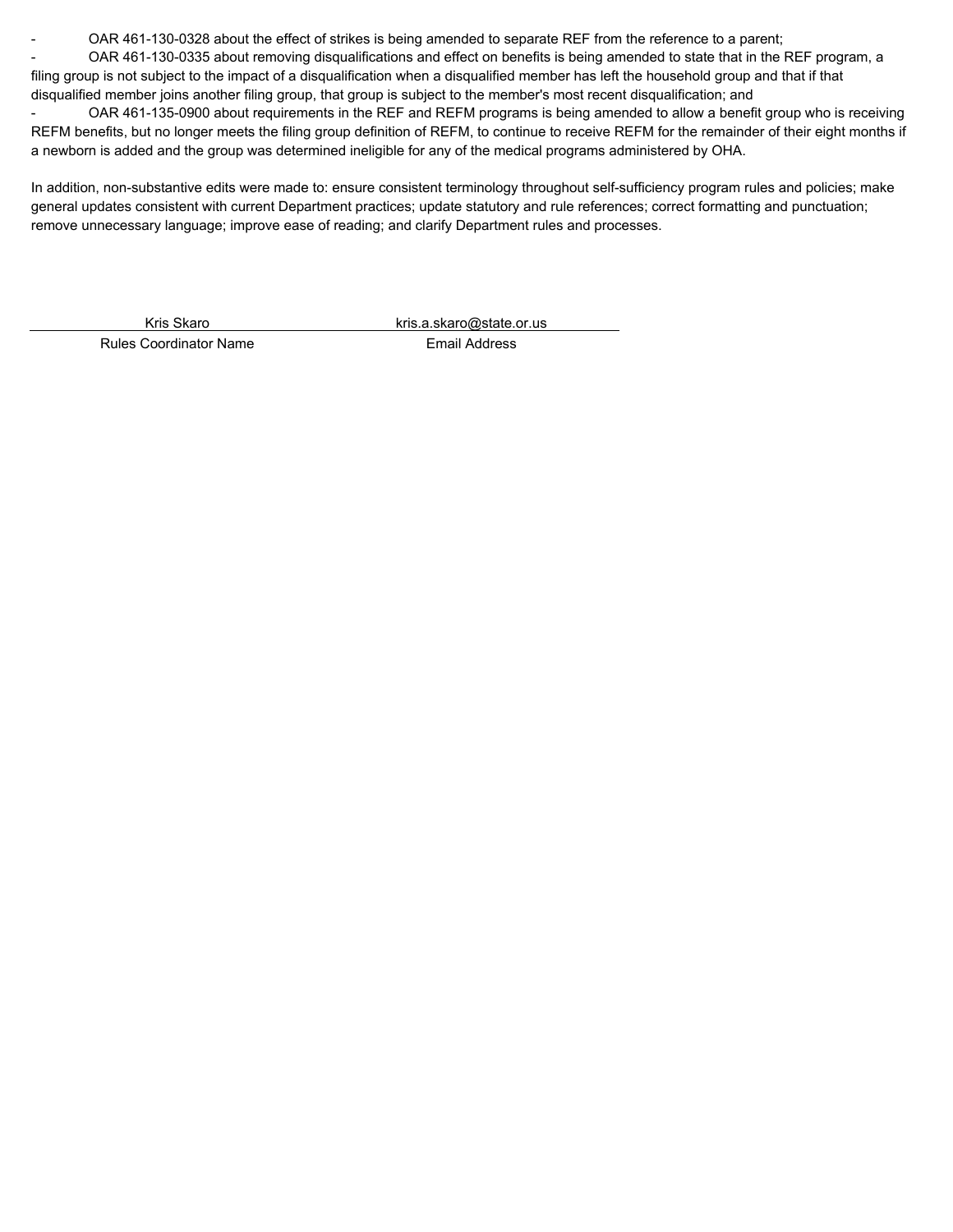- (1) Except as provided in section (4) of this rule, the "financial group" consists of the filing group (see OAR 461-110-0310) members whose income and resources the Department considers in determining *eligibility* (see OAR 461-001-0000) and benefits.
- (2) In the ERDC, GA, OSIPM-EPD, QMB, and SNAP programs, the "financial group" consists of each individual in the filing group.
- (3) In the REF and REFM programs, the "financial group" consists of each individual in the filing group, except the following:
- (a) A *caretaker relative (*see OAR 461-001-0000) other than a *parent* (see OAR 461-001- 0000) who chooses not to be included in the *need group* (see OAR 461-110-0630); and
- $\overline{(b)}$  An an individual who is eligible for and receives an SSI cash payment.
- (4) In the OSIPM (except OSIPM-EPD) program:
	- (a) For the purposes of this section of this rule, "ineligible" means an individual not eligible to receive either SSI or TANF program benefits.
	- (b) When an individual lives in a *standard living arrangement* (see OAR 461-001- 0000):
		- (A) Except as provided in paragraph (B) of this subsection, each member of the filing group is in the "financial group".
		- (B) When an individual, whose *eligibility* is not determined under certain protected groups (see OAR 461-135-0771 to OAR 461-135-0830), is married, not *assumed eligible* (see OAR 461-135-0010) for OSIPM, and the individual's *spouse* (see OAR 461-001-0000) is considered "ineligible" (see subsection (a) of this section):
			- (i) If the individual's *adjusted income* (see OAR 461-001-0000) using the deductions allowed under OAR 461-160-0550(4) is greater than the OSIPM program *adjusted income* standard for a *need group* of one under OAR 461-155-0250, the individual is in his or her own "financial group" and not eligible for OSIPM.
			- (ii) When there are children in the home, if the *ineligible* spouse's remaining *countable* (see OAR 461-001-0000) income (see OAR 461-001-0000) after allocation (see OAR 461-160-0551) to each *ineligible* child is equal to or less than the difference between the couple and the individual SSI standards: the *spouse* is not included in the "financial group" when determining income *eligibility*;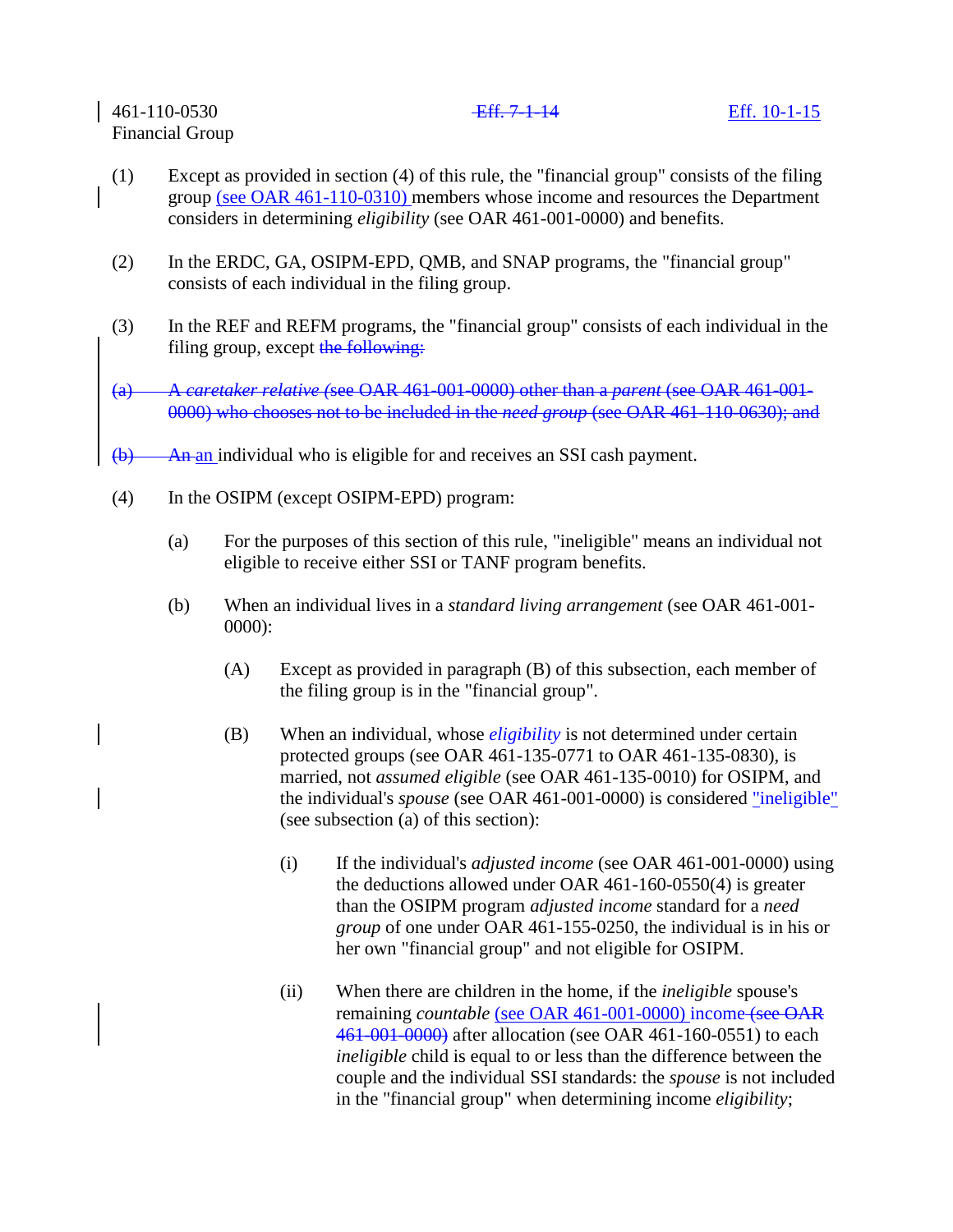however, the *spouse* is included in the "financial group" when determining resource *eligibility*.

- (iii) When there are no children in the home, if the *ineligible* spouse's *countable income* is less than the difference between the couple and the individual SSI standards: the *spouse* is not included in the "financial group" when determining income *eligibility*; however, the *spouse* is included in the "financial group" when determining resource *eligibility*.
- (c) When an individual lives in a *nonstandard living arrangement* (see OAR 461- 001-0000), the "financial group" consists only of the individual applying for benefits, except that the *community spouse* (see OAR 461-001-0030) is included in the "financial group" to determine initial *eligibility*. At initial *eligibility*, the resources of the *community spouse* are considered and the provisions of OAR 461-160-0580 apply. The income of the *community spouse* is not considered in determining initial *eligibility*, and the *community spouse* is not included in any other *eligibility* group.
- (5) In the TANF program, the "financial group" consists of each individual in the filing group except the following:
	- (a) A *caretaker relative*, other than a *parent*, who chooses not to be included in the *need group* and has income less than the *non-needy countable income limit standard* (see OAR 461-155-0030) for the filing group of the *caretaker relative*;
	- (b) The *spouse* of a *caretaker relative*, when the *caretaker relative* meets the requirements under subsection (a) of this section;
	- (c) A *dependent child* of a *caretaker relative* when the *caretaker relative* meets the requirements under subsection (a) of this section;
	- (d) An individual in the filing group solely due to the requirements of OAR 461-110- 0310(2)(b); and
	- (e) An individual who is eligible for and receives an SSI cash payment.

Stat. Auth.: ORS 411.060, 411.070, 411.404, 411.706, 411.816, 412.006, 412.049, 412.064, 412.124, 414.231, 414.712

Stats. Implemented: ORS 411.060, 411.070, 411.404, 411.816, 412.006, 412.049, 412.064, 412.124, 414.025, 414.231, 414.712, 414.826, 414.831, 414.839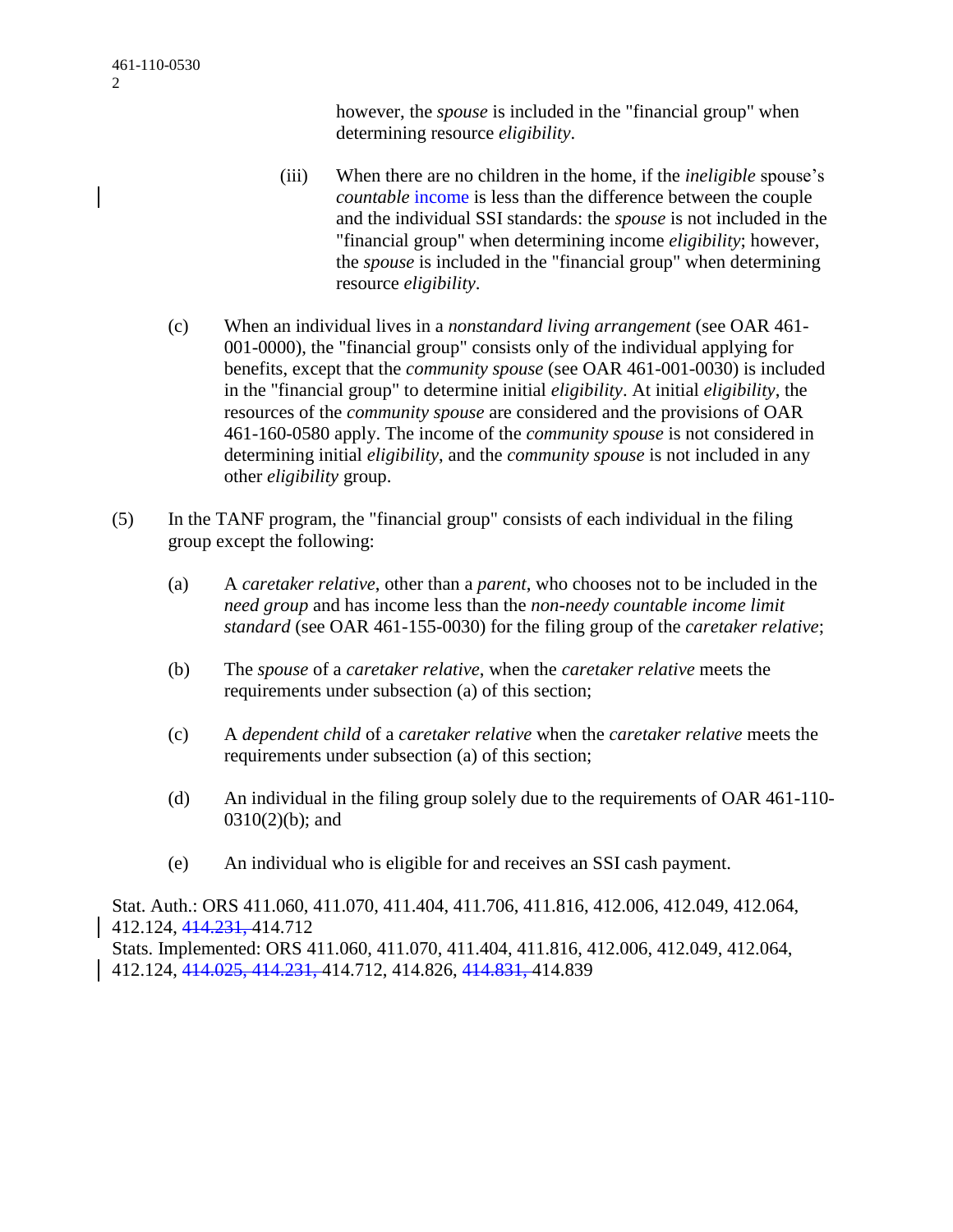461-115-0050 Eff. 4-1-15 Eff. 10-1-15

# When An Application Must Be Filed

- (1) An individual must file an application, or may amend a completed application, as a prerequisite to receiving benefits as follows:
	- (a) An individual may apply for the TA-DVS program as provided in OAR 461-135- 1220.
	- (b) In all programs except the TA-DVS program:
		- (A) Except as provided otherwise in this rule, to apply for program benefits, an individual must submit a complete application on a form approved by the Department.
		- (B) An application is complete if all of the following requirements are met:
			- (i) All information necessary to determine *eligibility* (see OAR 461-001- 0000) and benefit amount is provided on the application for each individual in the *filing group* (see OAR 461-110-0310).
			- (ii) The applicant, even if homeless, provides a valid mailing address.
			- (iii) The application is signed by the individual, the *authorized representative* (see OAR 461-115-0090 and 461-115-0140) of the individual, or another individual applying for benefits on behalf of the individual, and received by the Department.
				- (I) An individual required but unable to sign the application may sign with a mark, witnessed by another individual.
				- (II) An individual submitting an *electronic application* (see OAR 461-001-0000) must submit the application with an electronic signature.
- (2) A new application is not required in the following situations:
	- (a) In the SNAP program, when a single application can be used both to determine an individual is ineligible in the month of application and to determine the individual is eligible the next month. This may be done when--
		- (A) Anticipated changes make the *filing group* (see OAR 461-110-0370) eligible the second month; or
		- (B) The *filing group* provides verification between 30 and 60 days following the *filing date* (see OAR 461-115-0040), under OAR 461-180-0080.
	- (b) In all programs except the SNAP program, when a single application can be used both to determine an individual is ineligible on the *date of request* (see OAR 461-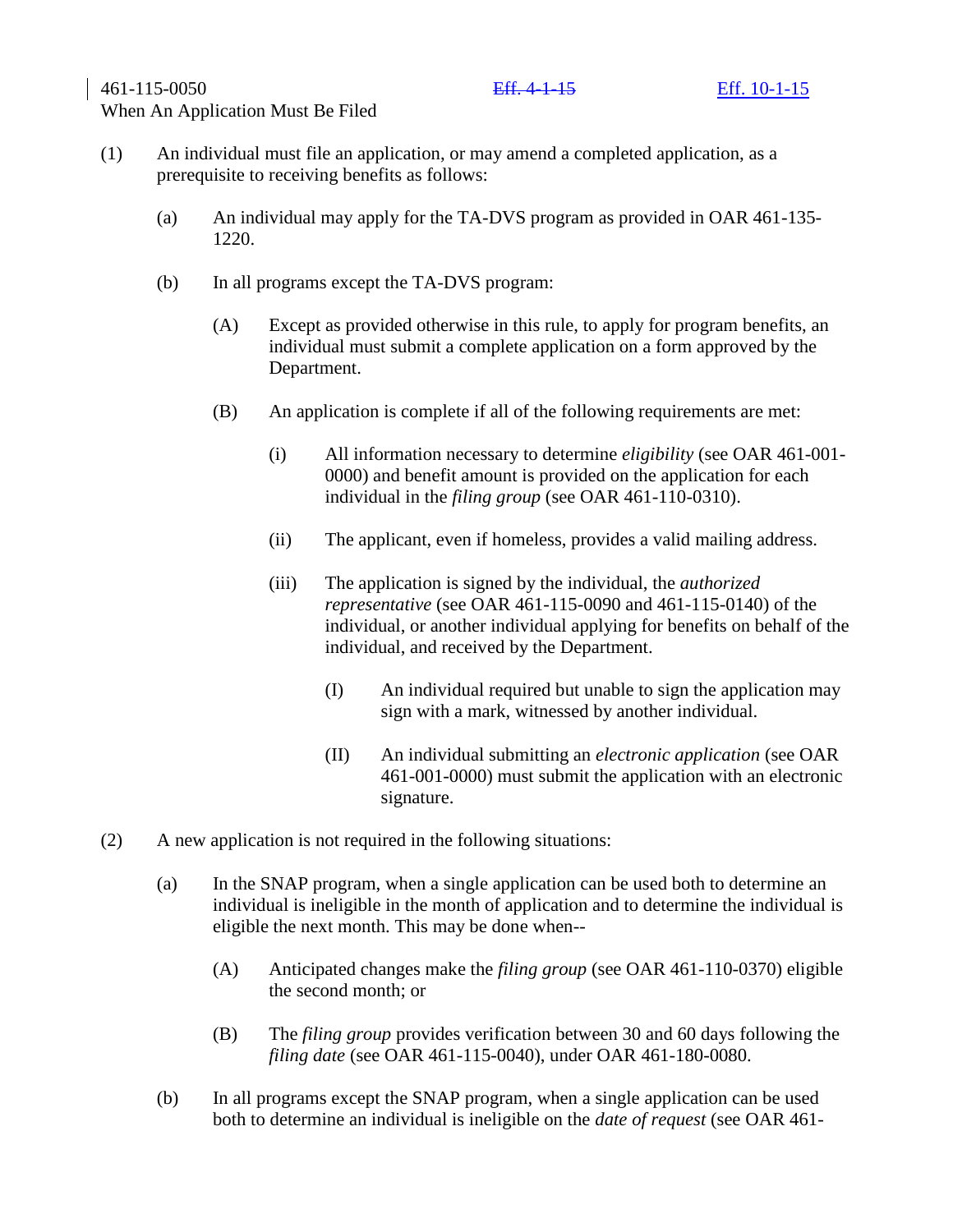115-0030) and to determine the individual is eligible when anticipated changes make the *filing group* eligible within 45 days from the *date of request*.

- (c) When the case is closed and reopened during the same calendar month.
- (d) When benefits were suspended for one month because of the level of income, and the case is reopened the month following the month of suspension.
- (e) When reinstating medical benefits for a pregnant woman covered by OAR 461-135- 0950, notwithstanding subsection (g) of this section.
- (f) In the ERDC program, when a case closed during the *certification period* (see OAR 461-001-0000) and the individual reports a change in circumstances prior to the end of the month following the closure and the reported change will make the individual eligible.
- (g) In the GAM, OSIPM, and QMB programs, when the medical benefits of an individual are suspended because the individual lives in a *public institution* (see OAR 461-135-0950), if the inmate is released within 12 months of admission and the inmate provides notification to the Department within 10 days of the release.
- (3) When an individual establishes a new *date of request* prior to the end of the month following the month of case closure, unless the Department determines a new application is required, a new application is not required in the following situations:
	- (a) In the OSIPM program, when the individual's case closed due to failure to make a liability payment required under OAR 461-160-0610.
	- (b) In the OSIPM-EPD program, when the individual's case closed due to failure to make a participant fee payment required under OAR 461-160-0800.
- (4) A new application is required to add a newborn *child* (see OAR 461-001-0000) to a *benefit group* (see OAR 461-110-0750) according to the following requirements:
	- (a) In the ERDC and SNAP programs, an application is not required to add the *child* to the *benefit group*.
	- (b) In the GAM, OSIPM, QMB, and REFM programs, an additional application is not required to add an assumed eligible newborn (see OAR 461-135-0010) to a *benefit group* currently receiving Department medical program benefits.
	- $\text{(c)}$  In the REF and TANF-programs program:
		- (A) A new application is not required if the *child* is listed on the application as "unborn" and there is sufficient information about the *child* to establish its *eligibility*.
		- (B) A new application is required if the *child* is not included on the application as "unborn."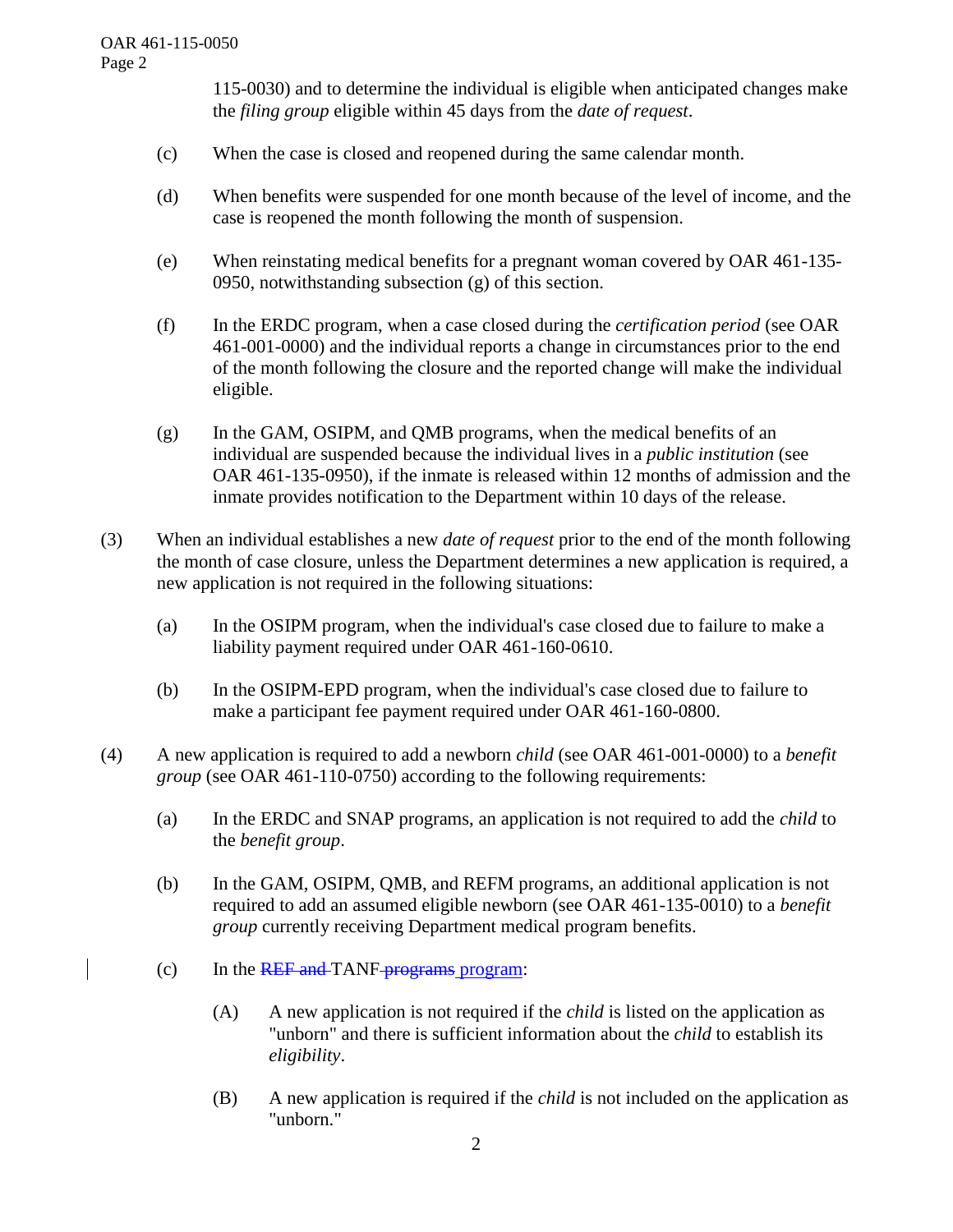- (d) In the REFM program, an additional application is not required to add a newborn to a *benefit group* receiving benefits from one of the listed programs if *eligibility* can be determined without submission of a new application.
- (ed) In all programs other than ERDC, GAM, QMB, REF, REFM, SNAP, and TANF, an application is required.
- (5) A new application is required to add an individual, other than a newborn *child*, to a *benefit group* according to the following requirements:
	- (a) In the ERDC and SNAP programs, a new application is not required.
	- (b) In the REF, REFM, and TANF programs, an individual may be added by amending a current application if the information is sufficient to determine *eligibility*; otherwise a new application is required.
	- (c) In all programs other than the ERDC, REF, REFM, SNAP, and TANF programs, a new application is required.
- (6) An individual whose TANF grant is closing may request ERDC orally or in writing.
- (7) Except for an applicant for the OSIPM, QMB, or SNAP program, an individual may change between programs administered by the Department using the current application if the following conditions are met:
	- (a) The individual makes an oral or written request for the change.
	- (b) The Department has sufficient evidence to determine *eligibility* and benefit level for the new program without a new application.
	- (c) The program change can be effected while the individual is eligible for the first program.
- (8) In the OSIP, OSIPM, and QMB programs, a new application is not required to redetermine *eligibility* if the following conditions are met:
	- (a) The individual is currently receiving benefits from one of these programs.
	- (b) The Department has sufficient evidence to redetermine *eligibility* for the same program or determine *eligibility* for the new program without a new application or by amending the current application.

Stat. Auth: ORS 409.050, 411.060, 411.070, 411.404, 411.706, 411.816, 412.049, 413.085, 414.025, 414.685

Stats. Implemented: ORS 409.050, 411.060, 411.070, 411.117, 411.404, 411.704, 411.706, 411.816, 412.049, 413.085, 414.025, 414.041, 414.231, 414.685, 414.839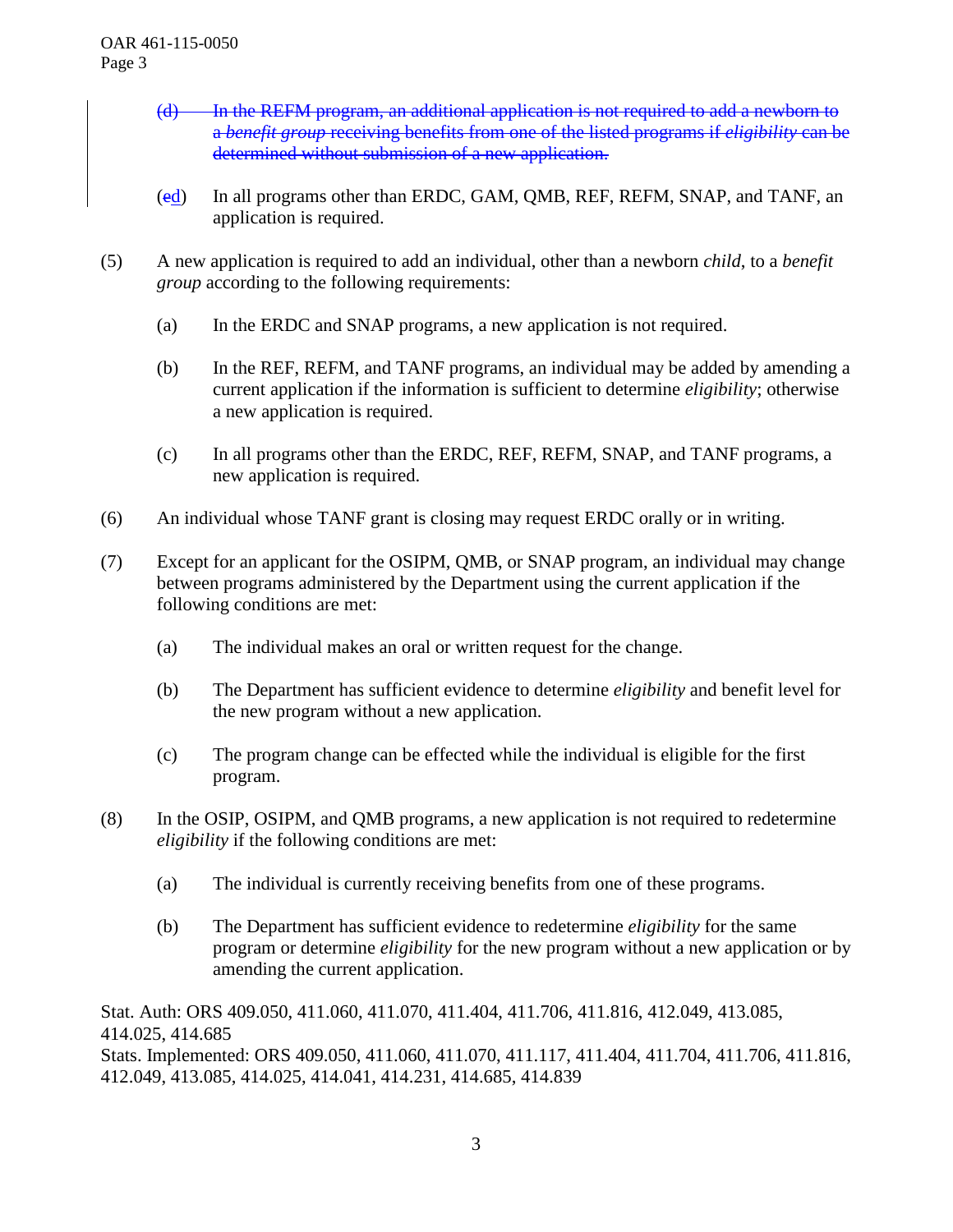461-115-0071 Eff. 1-1-15 Eff. 10-1-15

Who Must Sign the Application and Complete the Application Process

- (1) In the ERDC<del>, REF, REFM,</del> and TANF programs, the following individuals must sign the application and complete the application process:
	- (a) In the ERDC program, a *caretaker* (see OAR 461-001-0000).
	- (b) In the REF, REFM, and TANF programs program, at least one *caretaker relative* (see OAR 461-001-0000).
	- (2) In the EA program:
		- (a) A *caretaker relative* must sign the application and complete the application process for a *child* (see OAR 461-001-0000). If the *child* is not living with a *caretaker relative*, another adult may act on behalf of the *child*.
		- (b) If the *caretaker relative* lives with a *spouse* (see OAR 461-001-0000), both must sign the application.
		- (c) A dependent *child* 18 years of age who applies must sign the application and complete the application process.
	- (3) In the GA, GAM, OSIPM, and QMB programs, at least one adult requesting assistance must complete the application process and sign the application, if able. If there is no adult who is able to sign the application and complete the application process, this may be done by the *authorized representative* (see OAR 461-115-0090). If the applicant dies prior to the determination of eligibility for OSIPM, the application may be processed if the Department receives the required verification.
	- (4) In the REF and REFM programs, at least one adult member of the *filing group* (see OAR 461-110-0430) must sign the application.
	- (45) In the SNAP program, the *primary person* (see OAR 461-001-0015), the *spouse* of the *primary person*, or another adult member of the *filing group* (see OAR 461-110-0370) must sign the application and complete the application process.
- (56) An individual required to sign the application but unable to sign may sign with a mark, witnessed by an employee of the:
	- (a) *Branch office* (see OAR 461-001-0000); or
	- (b) *Public institution* (see OAR 461-135-0950), when the individual applying is an *inmate* (see OAR 461-135-0950) and is applying for benefits under the OSIPM program.

Stat. Auth.: ORS 411.060, 411.070, 411.404, 411.816, 412.049 Stats. Implemented: ORS 411.060, 411.070, 411.081, 411.087, 411.400, 411.404, 411.816, 412.049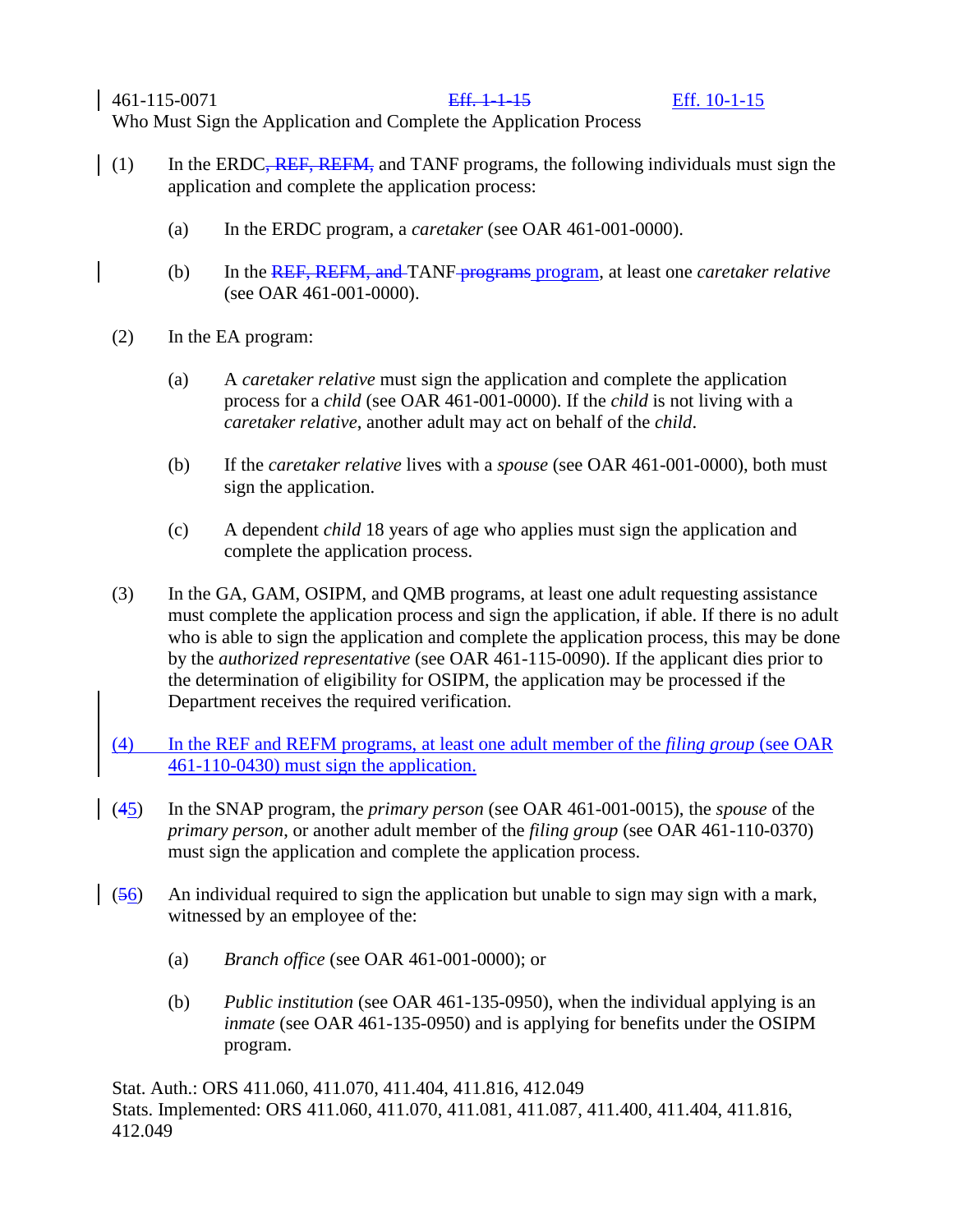# 461-115-0150 Eff. 1-1-14 Eff. 10-1-15 Offices Where Clients Apply

# (1) For all programs, applicants must apply at the *branch office* (see OAR 461-001-0000) serving the area in which they live or work. Applicants temporarily in another area of the state should apply at the *branch office* serving that area. Applicants may also apply at other locations for the following programs:

- (a) Homeless clients may apply with a Community Action Agency for the Housing Stabilization program.
- (b) Applicants may apply for health coverage by:
	- (A) Calling the Cover Oregon toll-free number;
	- (B) Applying through the Cover Oregon online portal; or
	- (C) Contacting a federally qualified health center, a qualified hospital, a disproportionate-share hospital, or another entity authorized by rule.
- (2) The Department has designated liaison branch offices for some groups of applicants (such as patients in state medical institutions and refugees). Those applicants must apply at the designated liaison *branch office*.
- (3) REF and TANF applicants who meet the following requirements must apply through one of the local contracted refugee resettlement agencies:
	- (a) Have been in the US for eight months or less according to OAR 461-135-0900(4);
	- (b) Reside in Multnomah, Washington, or Clackamas County; and
	- (c) Meet the alien status requirements of OAR  $461-120-0125(8)(a)-(h)$ .
- (34) SNAP applicants may apply at an office of the Social Security Administration if all members of the *filing group* (see OAR 461-110-0370) are applying for or are receiving SSI, and the *filing group* has not applied for or received SNAP benefits during the previous 30 days.

Stat. Auth.: ORS 409.050, 411.060, 411.070, 411.404, 411.816 Stats. Implemented: ORS 409.050, 411.060, 411.070, 411.404, 411.816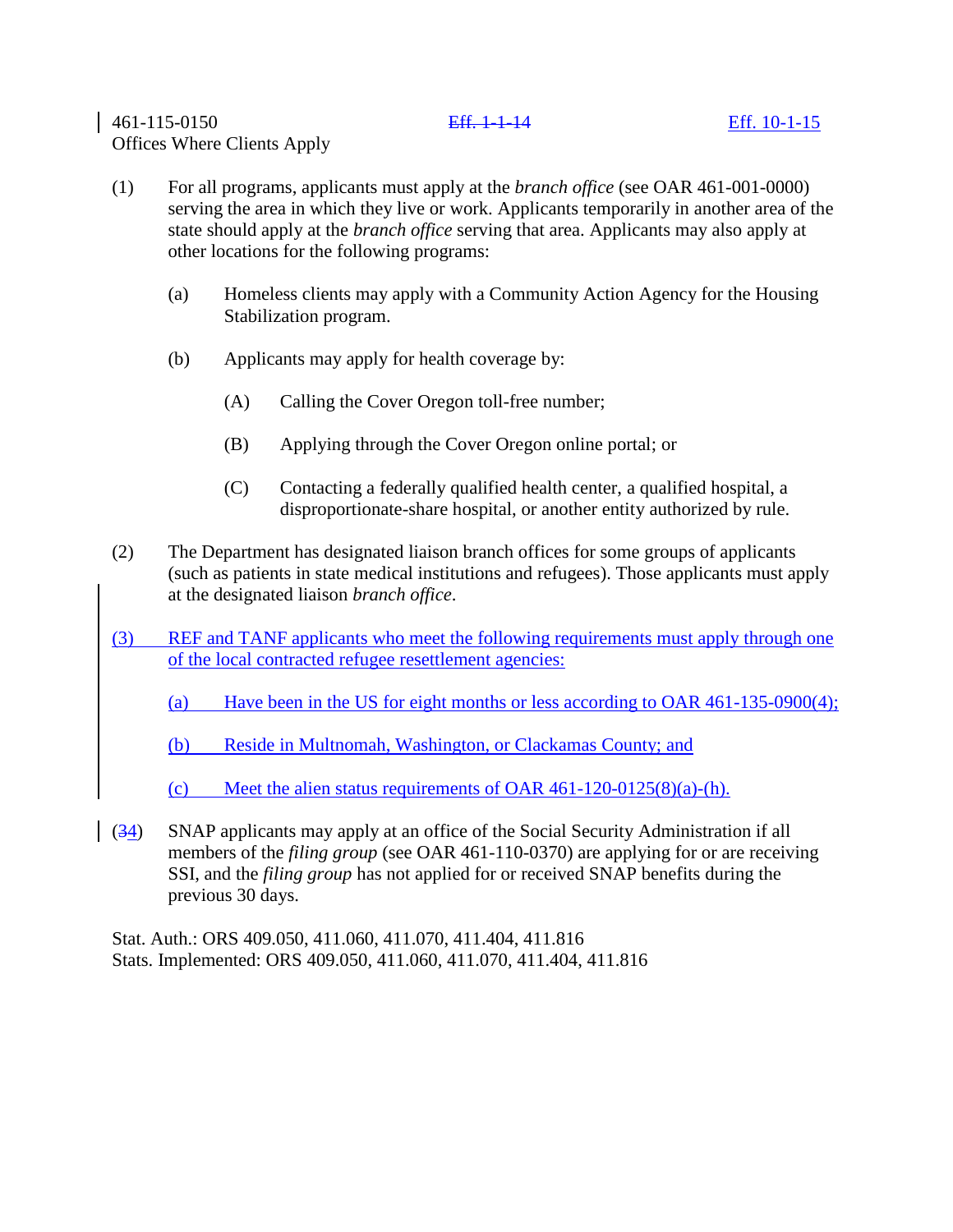# 461-115-0430 Eff. 7-1-14 Eff. 10-1-15 Periodic Redeterminations; Not EA, ERDC, REF, REFM, SNAP, or TA-DVS

The Department periodically redetermines the *eligibility* (see OAR 461-001-0000) of clients for benefits and assigns a redetermination date by which the next determination is required. The Department selects the redetermination date based on the client's circumstances and according to the following requirements:

- (1) In the GA and GAM programs, the Department determines *eligibility* each 12 months.
- (2) In the OSIP and OSIPM programs, the Department determines *eligibility* each 12 months for clients who are not eligible for SSI. No redetermination is required for clients who are eligible for SSI.
- (3) In the QMB program, the Department determines *eligibility* each 12 months for clients who are not eligible for SSI. For QMB recipients who are also eligible for OSIPM, a redetermination for QMB is completed with the redetermination of OSIPM.
- (4) The REF and REFM programs are time limited programs; therefore, no periodic redeterminations are made.
- (45) In the SFPSS program, the Department redetermines *eligibility* at least once every 12 months. The Department redetermines program *eligibility* by redetermining *eligibility* for the TANF program.
- (56) In the TANF program, benefits will end the last day of the *certification period* (see OAR 461-001-0000). The Department redetermines *eligibility* according to the following schedule:
	- (a) At least once every six months for each of the following:
		- (A) Clients not participating in an *activity* (see OAR 461-001-0025) of an open *case plan* (see OAR 461-001-0025).
		- (B) Clients who are currently serving a JOBS disqualification.
	- (b) At least once every 12 months for all other clients.

Stat. Auth.: ORS 411.060, 411.070, 411.404, 411.704, 411.706, 412.014, 412.049, 414.025, 414.231, 413.085, 414.685, 414.826, 414.831, 414.839 Stats. Implemented: ORS 411.060, 411.070, 411.404, 411.704, 411.706, 412.014, 412.049, 414.025, 414.231, 413.085, 414.685, 414.826, 414.831, 414.839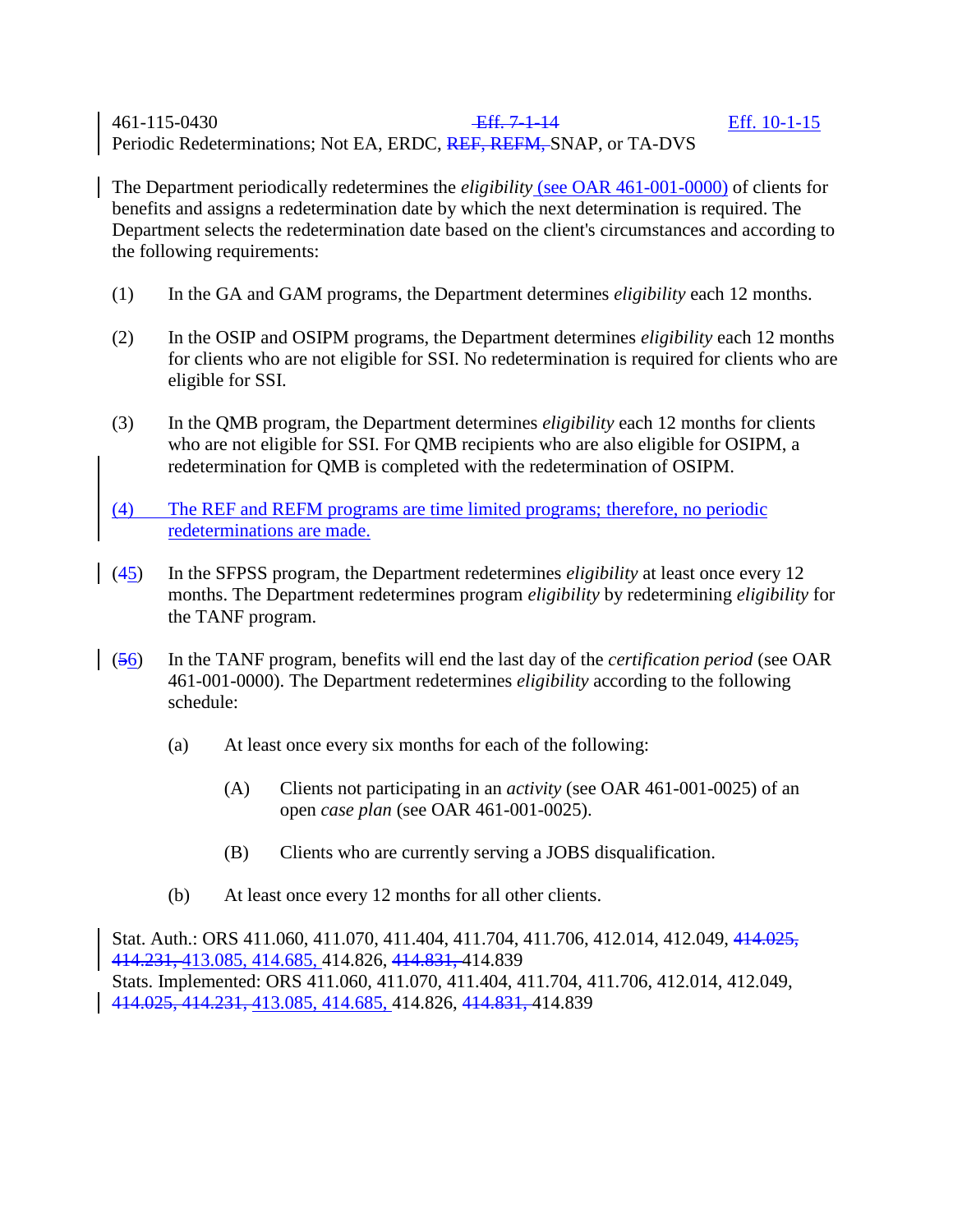461-120-0010 Eff. 6-30-15 Eff. 10-1-15

Residency Requirements

- (1) To be eligible for benefits, an individual must be a resident of Oregon.
- (2) Except as provided otherwise in OAR 461-120-0030 and this rule, an individual is a resident of Oregon if the individual lives in Oregon.
- (3) There is no minimum amount of time an individual must live in Oregon to be a resident. However, the individual must intend to remain in Oregon except in the following situations:
	- (a) EA may be issued to help an individual return to a former state of residence.
	- (b) In the OSIPM, QMB, and REFM programs, when an individual is presumed incapable of forming an intent to reside under OAR 461-120-0050.
	- (c) In the REF and TANF-program programs, an individual is considered a resident if the individual entered Oregon with a job commitment or looking for work, and is not receiving benefits from another state.
	- (d) The SNAP program does not require intent to remain to establish residency.
	- (e) In the TA-DVS program, to the extent permitted under OAR 461-135-1200.
- (4) An individual is not a resident if the individual is in Oregon solely for a vacation.
- (5) An individual continues to be a resident of Oregon during a temporary period of absence if the individual intends to return when the purpose of the absence is completed; and, in the TANF program, the individual remains in the household group under OAR 461-110- 0210.

Stat. Auth.: ORS 409.050, 411.060, 411.070, 411.404, 411.706, 411.816, 412.006, 412.014, 412.049, 413.085, 414.231, 414.685 Stats. Implemented: ORS 409.050, 411.060, 411.070, 411.117, 411.404, 411.706, 411.816, 412.006, 412.014, 412.049, 413.085, 414.025, 414.033, 414.231, 414.685, 414.826, 414.839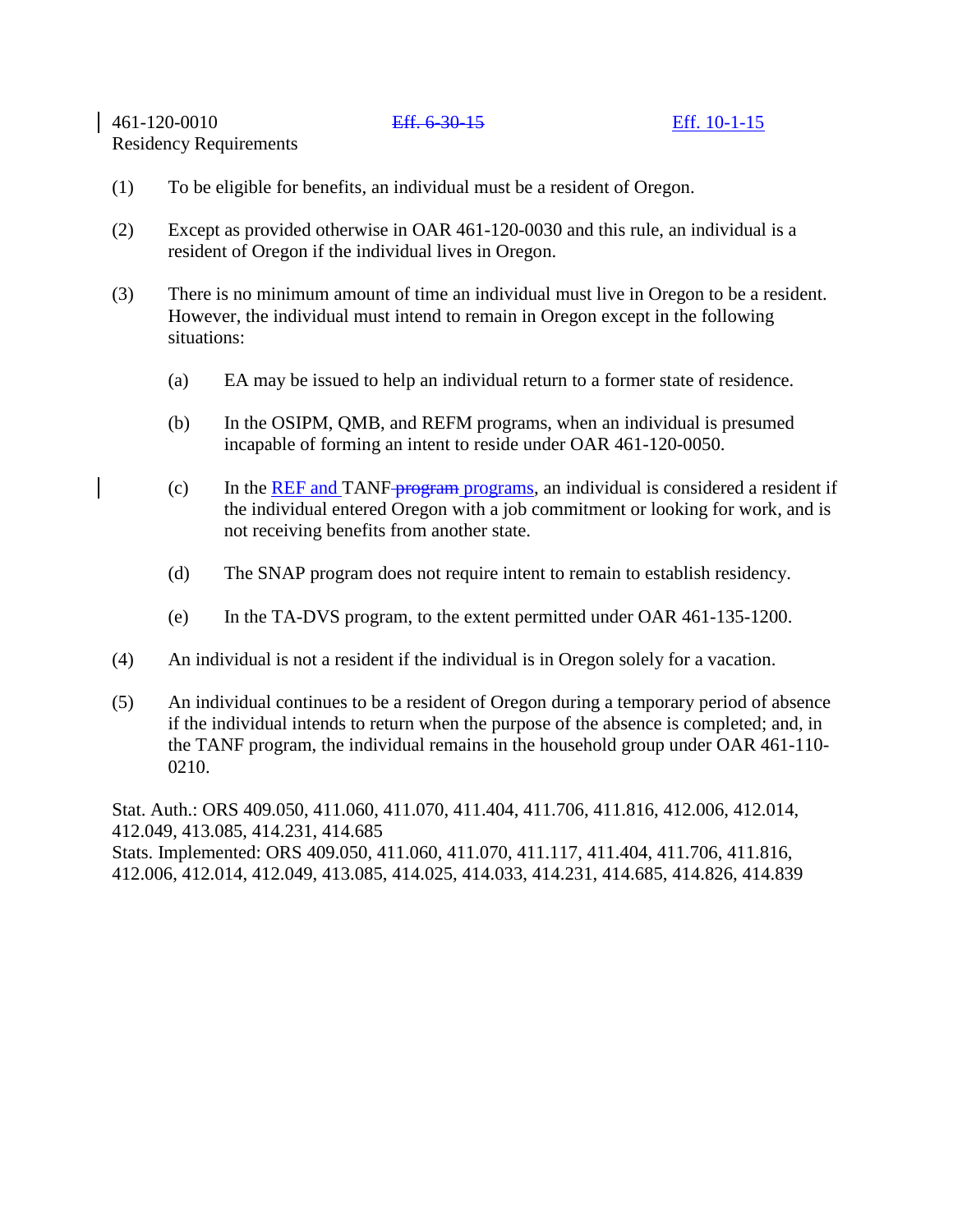461-130-0310 Eff. 10-1-13 Eff. 10-1-15 Participation Classifications: Exempt, Mandatory, and Volunteer

- (1) In the Post-TANF, Pre-TANF, REF, SNAP, and TANF programs:
	- (a) The Department assigns  $\frac{a}{b}$  client an individual to one or more employment program participation classifications--*exempt*, *mandatory*, and *volunteer* (see OAR 461-130-0305 for definitions of all three terms).
	- (b) In the Post-TANF program, a client an individual is classified as a *volunteer*.
- (2) In the Pre-TANF, REF, and TANF programs:
	- (a) A client An individual is *exempt* from employment program participation and disqualification if the *client-individual* meets the requirements of at least one of the following paragraphs. The elient-individual is --
		- (A) Pregnant and in the month before the month in which the due date of the pregnancy falls.
		- (B) A *parent* (see OAR 461-001-0000) during the first six months after the birth of the parent's *dependent child* (see OAR 461-001-0000) except that the Department may require the *parent* to participate in parenting classes or a *family stability activity* (see OAR 461-001-0000). An exemption allowed under this paragraph may apply only to one *mandatory* participant in each filing group (see OAR 461-110-0310, 461-110-0330, and 461- 110-0430).
		- (C) Under 20 years of age during the first 16 weeks after giving birth except that the client-individual may be required to participate in suitable activities with a preference for educational activities, parenting classes, and *family stability activity*.
		- (D) A *parent* providing care for a family member who is an individual with a *disability* (see OAR 461-001-0000) and is in the *household group* (see OAR 461-110-0210) with the *parent*. Medical documentation to support the need for the care is required.
		- (E) An REF client 65 years of age or older.
		- (F) A TANF client 60 years of age or older.
		- (G) A noncitizen who is not authorized to work in the United States.
		- (H) An individual who is eligible for and receives supplemental security income (SSI) from the Social Security Administration.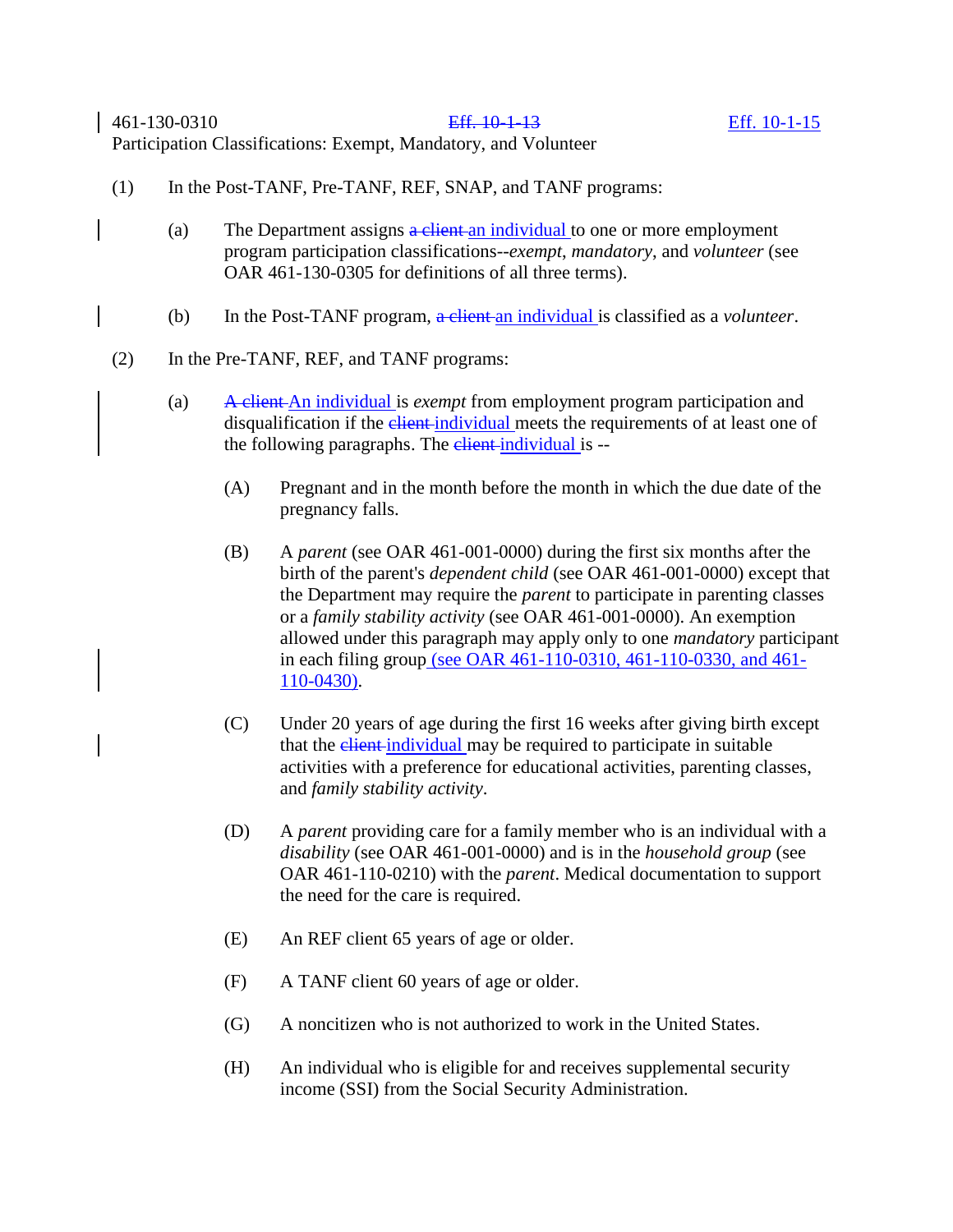- (I) A *caretaker relative* (see OAR 461-001-0000) who is non-needy.
- (J)  $A$  client An individual whose participation is likely to cause undue hardship or is contrary to the best interests of the *dependent child* or needy *caretaker relative*.
- $(K)$  A pregnant elient-individual who participates more than 10 hours per week during the two months before the month in which the pregnancy due date falls.
- (L) A VISTA volunteer.
- (b) A *caretaker relative* of a *dependent child* or unborn who receives REF or TANF program benefits is *mandatory* if the *caretaker relative* is in the same filing group (see OAR 461-110-0330) with the *dependent child* or unborn (even if the *caretaker relative* is not in the REF or TANF program *benefit group* under OAR 461-110-0750), unless the *caretaker relative* is otherwise *exempt* from participation under subsection (a) of this section.
- (3) In the SNAP program:
	- (a) A client An individual is *exempt* from employment program participation and disqualification if the *client*-individual meets the requirements of one of the following paragraphs. The client-individual is --
		- (A) Working a minimum of 30 hours a week or earning money equal to at least the federal minimum wage multiplied by 30 hours per week multiplied by 4.3 weeks.  $A$ -An individual who is self-employed elient-with allowable costs must meet the earnings threshold after allowing the 50 percent deduction. This includes *migrant and seasonal farm workers* (see OAR 461-001-0015) who are under contract or similar agreement with an employer or crew chief to begin employment within 30 days.
		- (B) An individual with a physical or mental condition that prevents performance of any work.
		- (C) Responsible for the care of a *child* (see OAR 461-001-0000) in the household under 6 years of age or an individual in the household with a *disability* (see OAR 461-001-0015) that substantially reduces or eliminates the individual's ability to care for himself or herself.
		- (D) Providing care for at least 30 hours a week for an individual in another household with a *disability* (see OAR 461-001-0015) that substantially reduces or eliminates the individual's ability to care for himself or herself.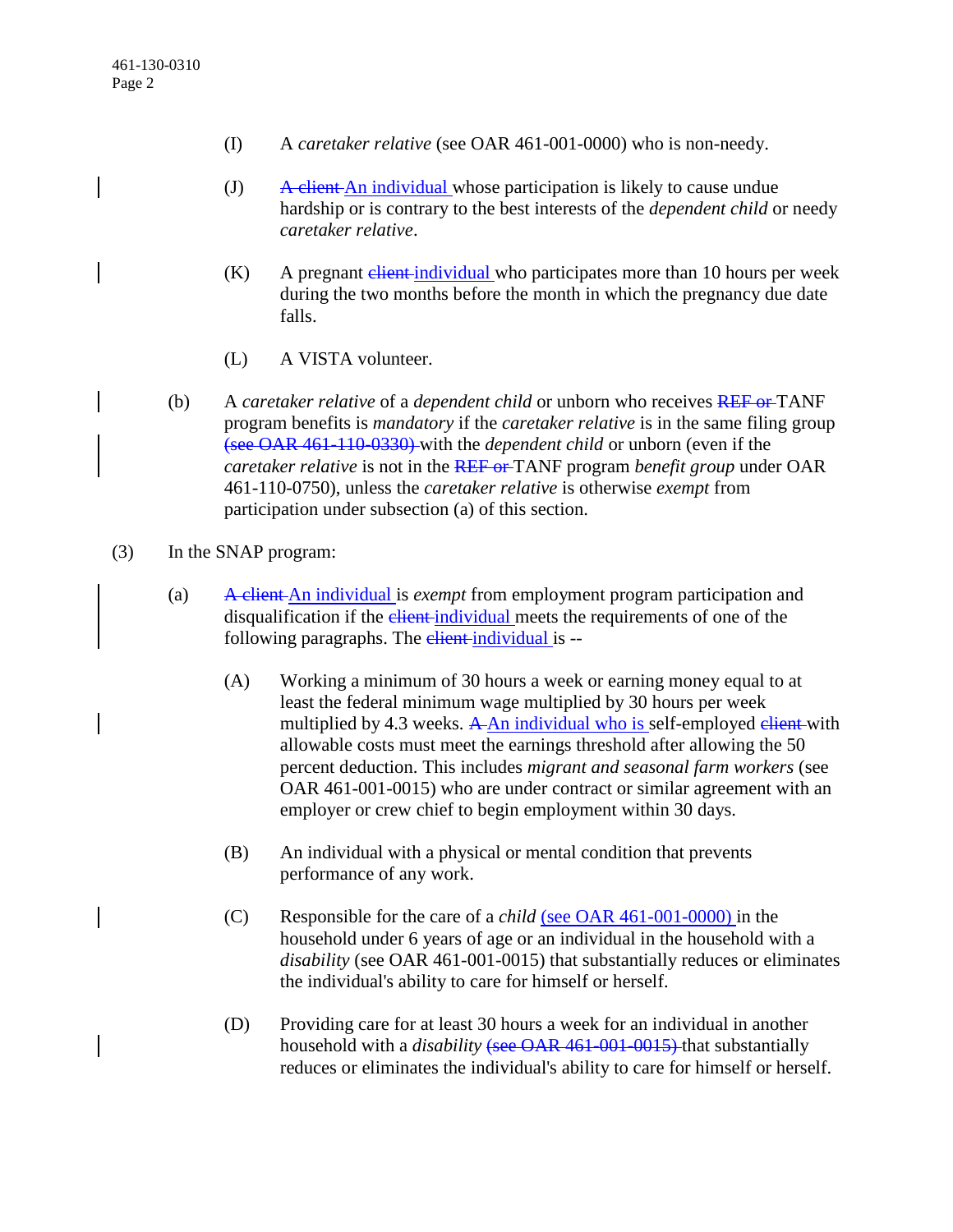461-130-0310 Page 3

- (E) Enrolled at least half-time, as defined by the school, in any high school or equivalent program recognized by a school district or enrolled at least half-time in any school, training program, or institution of higher education. Clients remain An individual remains *exempt* during normal periods of class attendance, vacation, and recess but no longer qualify qualifies for the student exemption when a break in enrollment occurs due to graduation, suspension or expulsion, or when the student drops out of school or does not enroll in classes for the next regular school term (excluding summer term).
- (F) Receiving REF or TANF program benefits.
- (G) In receipt of unemployment insurance benefits, has completed an application for unemployment insurance benefits and is waiting for an initial decision on the claim, or is participating in at least one of the following Employment Department training programs.:
	- (i) The Trade Readjustment Allowance (TRA) program serving displaced workers under the Trade Act.
	- (ii) The Training Unemployment Insurance (TUI) program.
	- (iii) The Self-Employment Insurance (SEA) program.
	- (iv) The Apprenticeship Program (APT).
- (H) Participating in a drug or alcohol treatment and rehabilitation program.
- (I) Pregnant.
- (J) Lacking adequate dependent care.
- (K) Without adequate transportation available.
- (L) Experiencing a barrier to employment, such as being homeless or having a short-term physical or mental limitation or a serious family problem.
- (b) A *mandatory* client is an individual in the *need group* (see OAR 461-110-0630); who is 16 or 17 years of age and a *primary person* (see OAR 461-001-0015), or 18 years of age and older and 59 years of age and younger; and who is not *exempt* under subsection (a) of this section.

Stat. Auth.: ORS 409.050, 411.060, 411.070, 411.660, 411.710, 411.816, 412.006, 412.009, 412.014, 412.049 Stats. Implemented: ORS 409.010, 409.750, 411.060, 411.070, 411.710, 411.816, 412.006, 412.009, 412.014, 412.049, 2011 Or. Laws 604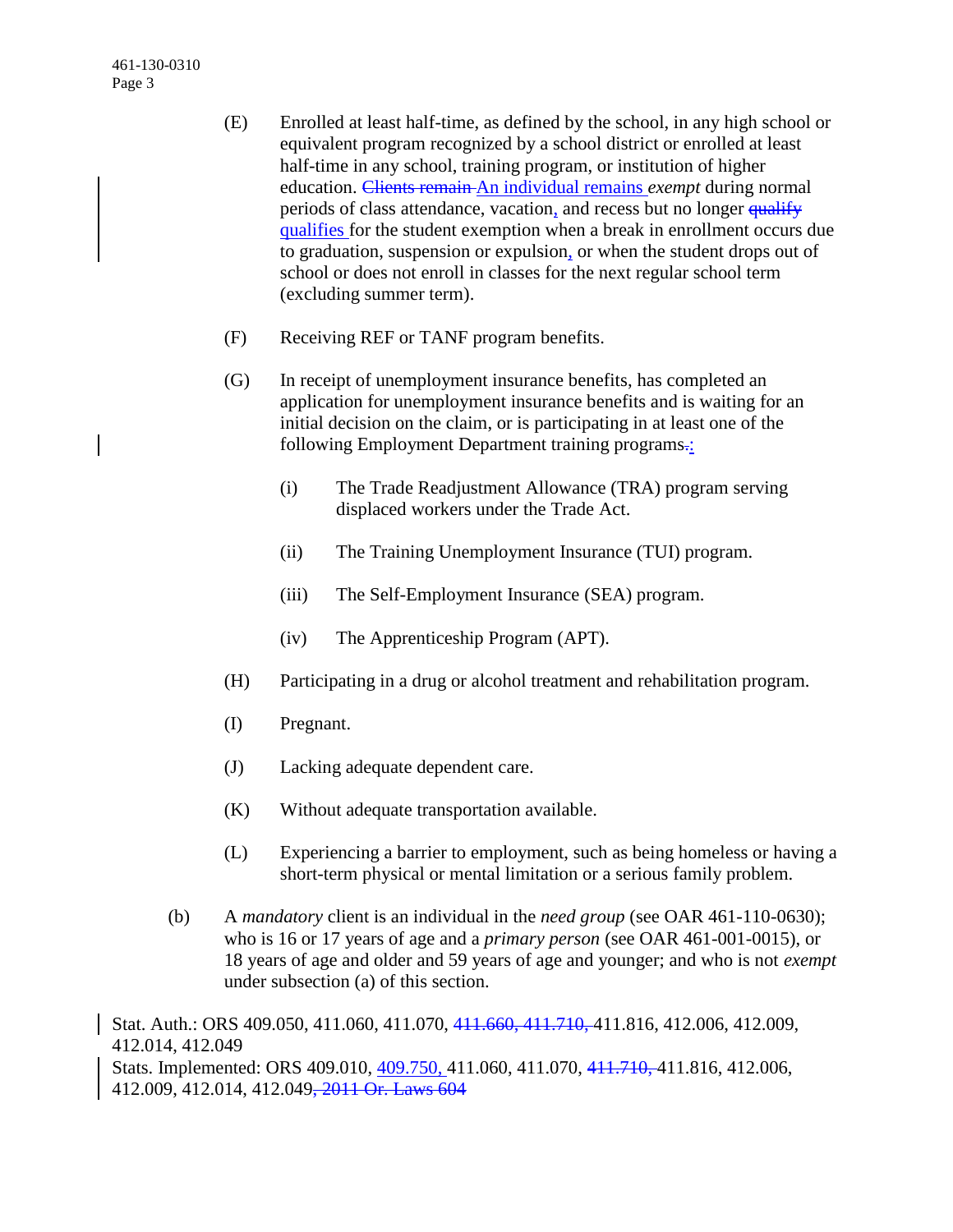- (1) For the purposes of this rule, "striker" means anyone participating in a strike or concerted stoppage of work by employees (including a stoppage by reason of the expiration of a collective-bargaining agreement) or any concerted slowdown or other concerted interruption of operations by employees. An individual is not a "striker" if the individual is --
	- (a) An employee affected by a lockout;
	- (b) An individual who goes on strike but who is *exempt* (see OAR 461-130-0305) from participating in an employment program under this division of rules the day prior to the strike, unless *exempt* solely on the ground that the individual is employed; or
	- $(c)$  A client An individual who is not part of a bargaining unit on strike and does not want to cross a picket line due to fear of personal injury or death.
- (2) In the EA, REF, and TANF programs, a filing group (see OAR  $461-110-0310$ ) is ineligible for program benefits during any month in which a *parent* (see OAR 461-001-0000) in the filing group is a *striker* (see section (1) of this rule). If any other member of the filing group is a *striker*, only that individual is ineligible.
- (3) In the REF program, a filing group (see OAR 461-110-0430) is ineligible for program benefits during any month in which a member of the filing group is a *striker*.
- $(34)$  In the SNAP program:
	- (a) A household containing a *striker* is not eligible to participate in the program unless the household was eligible for benefits the day prior to the date the member became a *striker*.
	- (b) An eligible household is not entitled to an increased allotment as the result of a decrease in the income of a *need group* (see OAR 461-110-0630) member on strike.
	- (c) The *eligibility* (see OAR 461-001-0000) of a filing group (see OAR 461-110-0370) containing a *striker* is determined by adding to the income of the filing group's members who are not *strikers* the greater of the current income of the *striker's* current income or the income of the *striker*'s income immediately before the strike. Deductions used to determine benefits and *eligibility* for a household subject to the net income *eligibility* standard are calculated for the month of application as for any other household.
	- (d) A *striker* is subject to the registration requirements of this division of rules unless *exempt* from participating in an employment program on the day of application.

Stat. Auth.: ORS 409.050, 411.060, 411.404, 411.816, 412.049 Stats. Implemented: ORS 409.050, 411.060, 411.404, 411.816, 412.049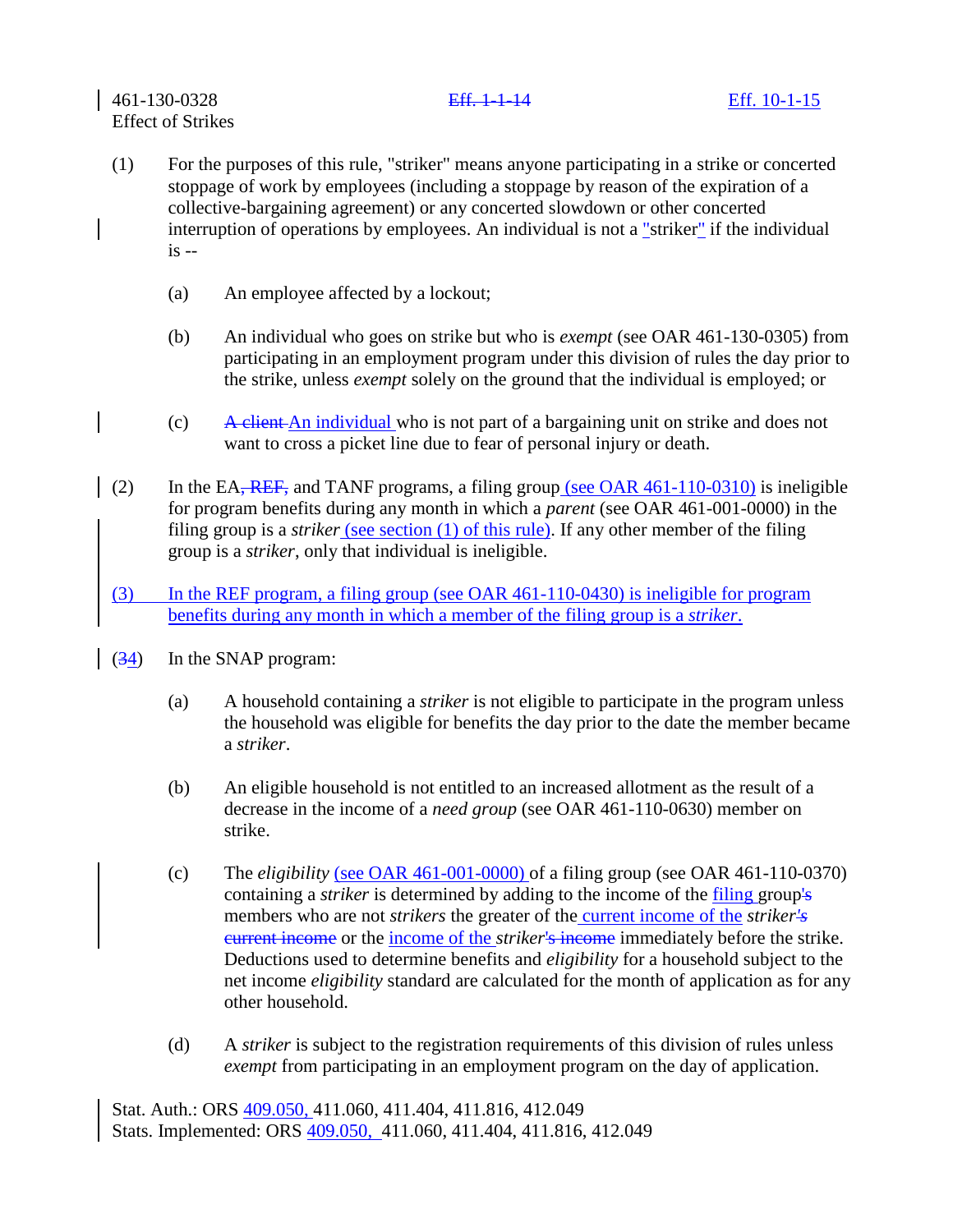- (1) An applicant who would be subject to an employment program disqualification under OAR 461-130-0330 but withdraws the application before benefits are approved is not subject to disqualification.
- (2) In the REF, SNAP, and TANF programs, a filing group (see OAR  $461-110-0330$ , and  $461-$ 110-0370, and 461-110-0430) is not subject to the impact of a disqualification for a disqualified member who has left the *household group* (see OAR 461-110-0210). Should If the member joins another filing group, that group is subject to the member's most recent disqualification.
- (3) In the SNAP program, the disqualification ends the first day of the month following the month in which information is provided to the Department justifying the change in the client's participation classification, even if the date falls within the disqualification period provided in OAR 461-130-0330(4).
- $(43)$  In the REF and TANF programs,  $\frac{a}{b}$  client an individual disqualified for failure to meet the requirements of an employment program under division 190 of these rules:
	- (a) At the first level of disqualification must cooperate for two consecutive weeks with each *activity* (see OAR 461-001-0025) specified in the elient's individual's current or revised *case plan* (see OAR 461-001-0025) before the Department may remove the disqualification. Cash benefits are restored effective the date the elient-individual completes the two consecutive week cooperation period.
	- (b) When the second level of disqualification ends, TANF program benefits are closed for two consecutive months, unless the **client-individual begins** two consecutive weeks of cooperation with each *activity* specified in the elient's individual's current or revised *case plan* before the end of the level two second level. If the elient individual completes the two consecutive weeks of cooperation, cash benefits are restored effective the date the elient-individual completes the two consecutive week cooperation period.
	- (c) Cash benefits are restored effective the date it is determined, by the Department, there are no appropriate activities or *support services* (see OAR 461-001-0025) necessary to support the *activity* available in order for the *elient-individual* to demonstrate participation.
- $(54)$  In the REF and TANF programs, a disqualification ends when:
	- (a) The Department changes the participation classification of the disqualified individual to *exempt* (see OAR 461-130-0305);
	- (b) The *client-individual* complies with the requirements of the employment program (see section  $(43)$  of this rule); or
	- (c) REF or TANF program benefits are closed for a reason other than described in OAR 461-130-0330(3)(d).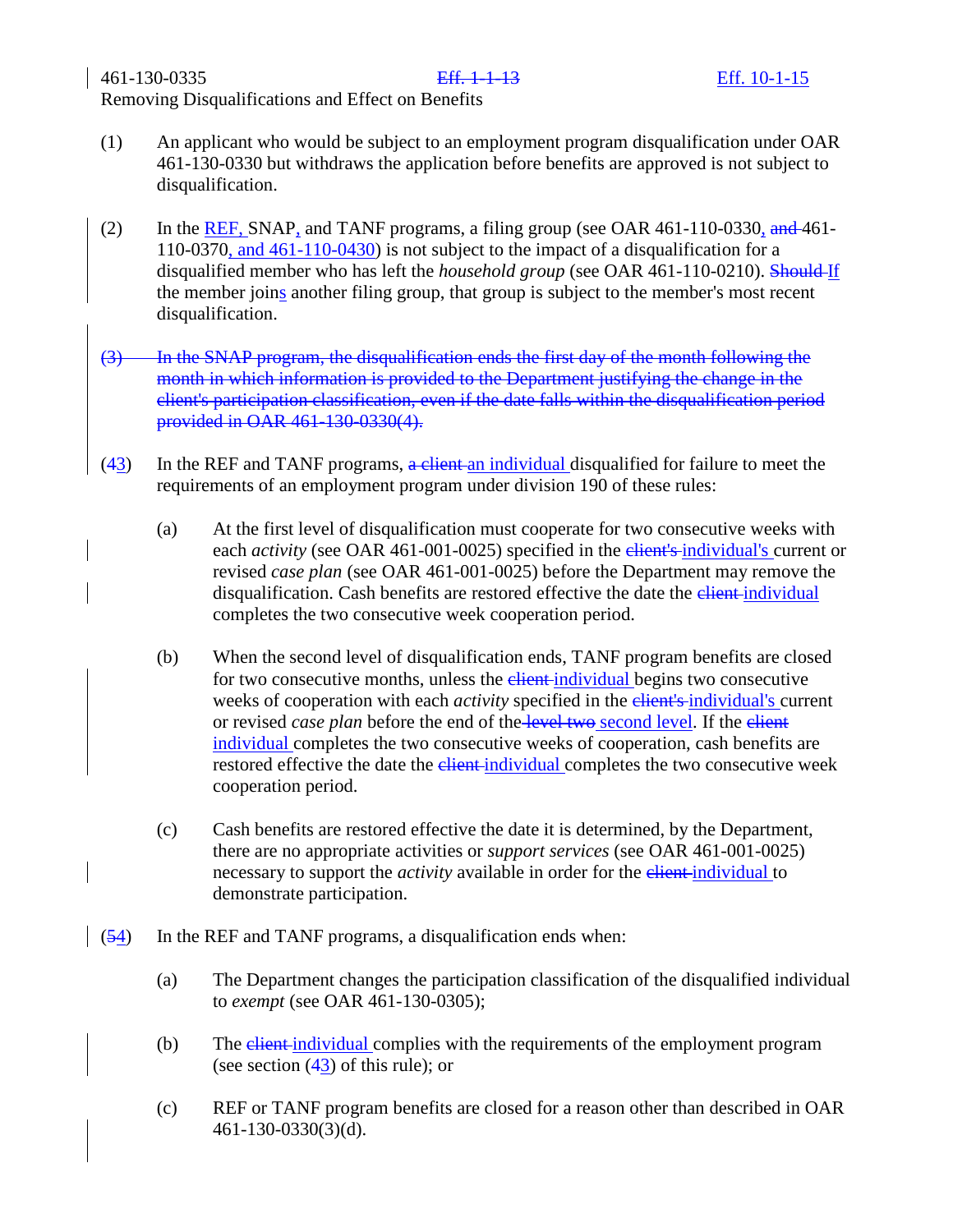461-130-0335 Page 2

(5) In the SNAP program, the disqualification ends the first day of the month following the month in which information is provided to the Department justifying the change in the individual's participation classification, even if the date falls within the disqualification period provided in OAR 461-130-0330(4).

Stat. Auth.: ORS 409.050, 411.060, 411.070, 411.816, 412.009, 412.049 Stats. Implemented: ORS 409.010, 409.050, 411.060, 411.070, 411.816, 411.825, 411.837, 412.009, 412.049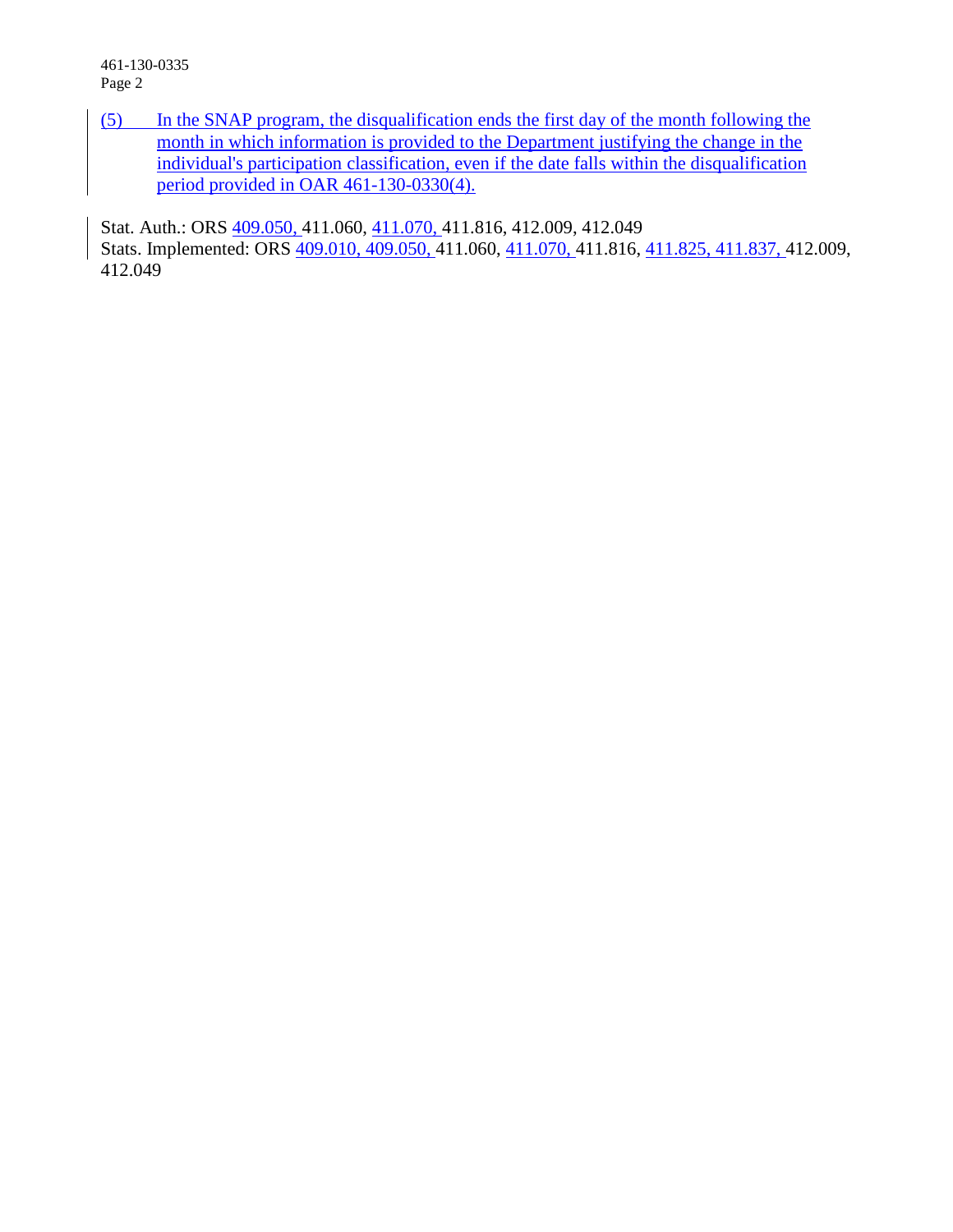461-135-0900 Eff. 1-1-14 Eff. 10-1-15 Specific Requirements; REF, REFM

- (1) In addition to the *eligibility* (see OAR 461-001-0000) requirements in other rules in OAR Cchapter 461 of the Oregon Administrative Rules, an individual must meet all of the requirements in this rule to be eligible for the REF and REFM programs.
- (2) An individual must meet the alien status requirements of OAR 461-120-0125, except a *child* (see OAR 461-001-0000) born in the United States to an individual in the REF or REFM program client meets the alien status requirements for the REF and REFM programs as long as each *parent* (see OAR 461-001-0000) in the *household group* (see OAR 461-110-0210) meets the alien status requirements of OAR 461-120-0125.
- (3) An individual is not eligible to receive REF and REFM program benefits if the individual is a full-time student of "higher education", unless such education is part of a cash assistance case plan. Any education or training allowable under an approved case plan must be less than one year in length. For the purposes of this rule, "higher education" means education that meets the requirements of one of the following subsections:
	- (a) Public and private universities and colleges and community colleges that offer degree programs regardless of whether a high school diploma is required for the program. However, GED, ABE, ESL, and high school equivalency programs at these institutions are not considered "higher education".
	- (b) Vocational, technical, business, and trade schools that normally require a high school diploma or equivalency certificate for enrollment in the curriculum or in a particular program at the institution. However, programs at those institutions that do not require the diploma or certificate are not considered "higher education".
- (4) *Eligibility* for REF and REFM program benefits is limited to the first eight months in the United States:
	- (a) For an individual who meets the alien status requirements of OAR 461-120-  $0125(8)(a)$ , (c), (d), or (e), the month that the individual enters the U.S. counts as the first month.
	- (b) For an individual who meets the alien status requirements of OAR 461-120-  $0125(8)(b)$ , (f), or (g), the month that the individual was granted the individual's status counts as the first month.
	- (c) For an individual who meets the alien status requirements of OAR 461-120-  $0125(8)(h)$ :
		- (A) If the individual enters the U.S. with the special immigrant status, the month that the individual enters the U.S. counts as the first month.